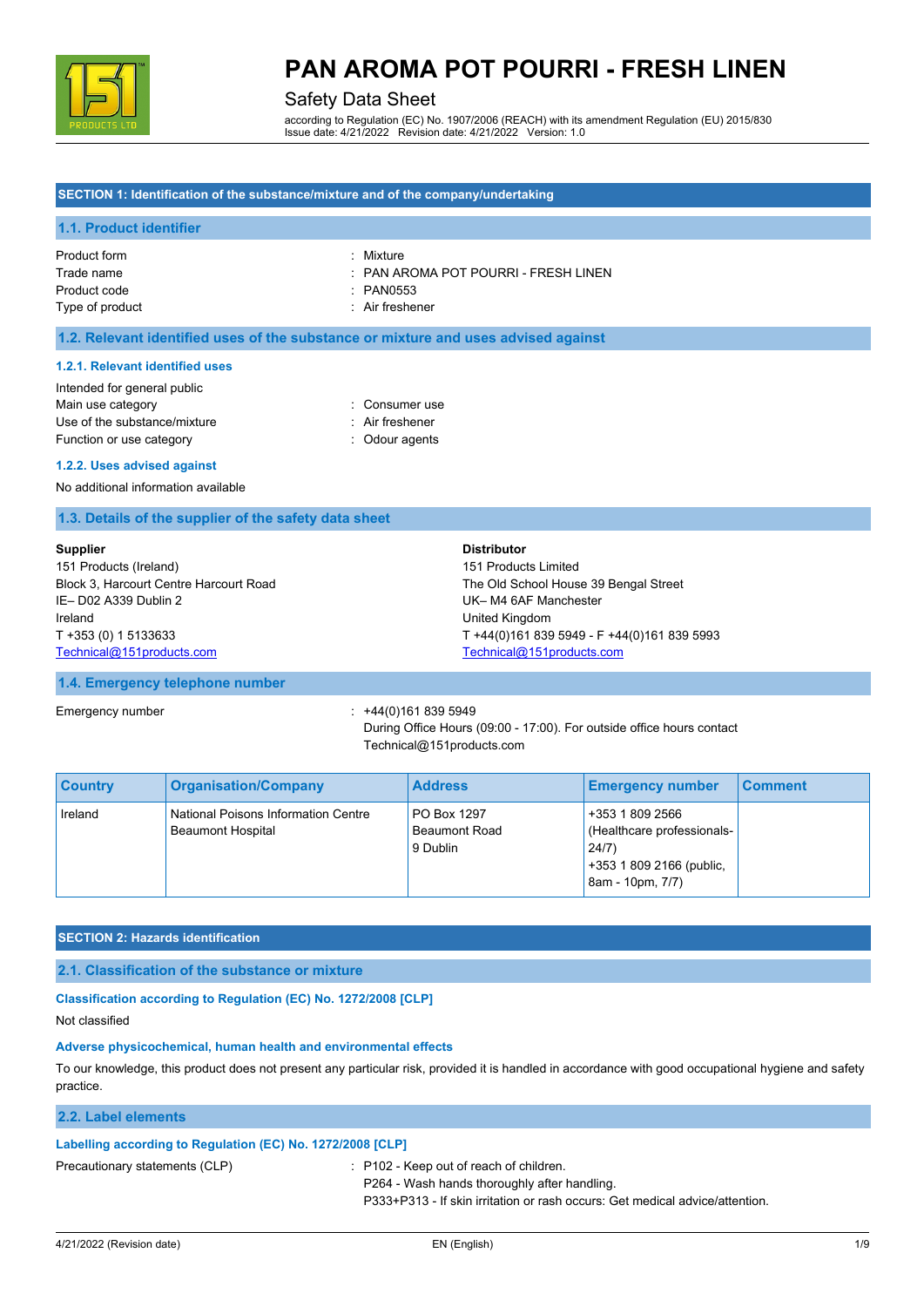Safety Data Sheet

according to Regulation (EC) No. 1907/2006 (REACH) with its amendment Regulation (EU) 2015/830

EUH-statements : EUH208 - Contains CITRONELLOL(106-22-9), ALPHA-ISOMETHYL IONONE(127-51-5), LAURALDEHYDE(112-54-9), LINALYL ACETATE(115-95-7), 2- METHYLUNDECANAL(110-41-8). May produce an allergic reaction.

**2.3. Other hazards**

Contains no PBT/vPvB substances ≥ 0.1% assessed in accordance with REACH Annex XIII

#### **SECTION 3: Composition/information on ingredients**

### **3.1. Substances**

## Not applicable

### **3.2. Mixtures**

| <b>Name</b>            | <b>Product identifier</b>              | $\frac{9}{6}$ | <b>Classification according to</b><br><b>Regulation (EC) No. 1272/2008</b><br>[CLP]           |
|------------------------|----------------------------------------|---------------|-----------------------------------------------------------------------------------------------|
| LAURALDEHYDE           | CAS-No.: 112-54-9<br>EC-No.: 203-983-6 | $0.05 - 0.25$ | Skin Irrit. 2, H315<br>Eye Irrit. 2, H319<br>Skin Sens. 1B, H317                              |
| <b>LINALYL ACETATE</b> | CAS-No.: 115-95-7<br>EC-No.: 204-116-4 | $0.05 - 0.25$ | Skin Irrit. 2, H315<br>Eye Irrit. 2, H319<br>Skin Sens. 1B, H317                              |
| 2-METHYLUNDECANAL      | CAS-No.: 110-41-8<br>EC-No.: 203-765-0 | $0.05 - 0.25$ | Skin Irrit. 2, H315<br>Skin Sens. 1, H317<br>Aquatic Acute 1, H400<br>Aquatic Chronic 1, H410 |
| <b>CITRONELLOL</b>     | CAS-No.: 106-22-9<br>EC-No.: 203-375-0 | < 1           | Skin Irrit. 2, H315<br>Eye Irrit. 2, H319<br>Skin Sens. 1B, H317                              |
| ALPHA-ISOMETHYL IONONE | CAS-No.: 127-51-5<br>EC-No.: 204-846-3 | < 1           | Skin Sens. 1B, H317<br>Aquatic Chronic 2, H411                                                |

Full text of H- and EUH-statements: see section 16

#### **SECTION 4: First aid measures**

# **4.1. Description of first aid measures** First-aid measures after inhalation : Remove person to fresh air and keep comfortable for breathing. First-aid measures after skin contact : Wash skin with plenty of water. First-aid measures after eye contact : Rinse eyes with water as a precaution. First-aid measures after ingestion : Call a poison center or a doctor if you feel unwell.

**4.2. Most important symptoms and effects, both acute and delayed**

No additional information available

**4.3. Indication of any immediate medical attention and special treatment needed**

Treat symptomatically.

| <b>SECTION 5: Firefighting measures</b> |                                  |
|-----------------------------------------|----------------------------------|
| 5.1. Extinguishing media                |                                  |
| Suitable extinguishing media            | : Water spray. Dry powder. Foam. |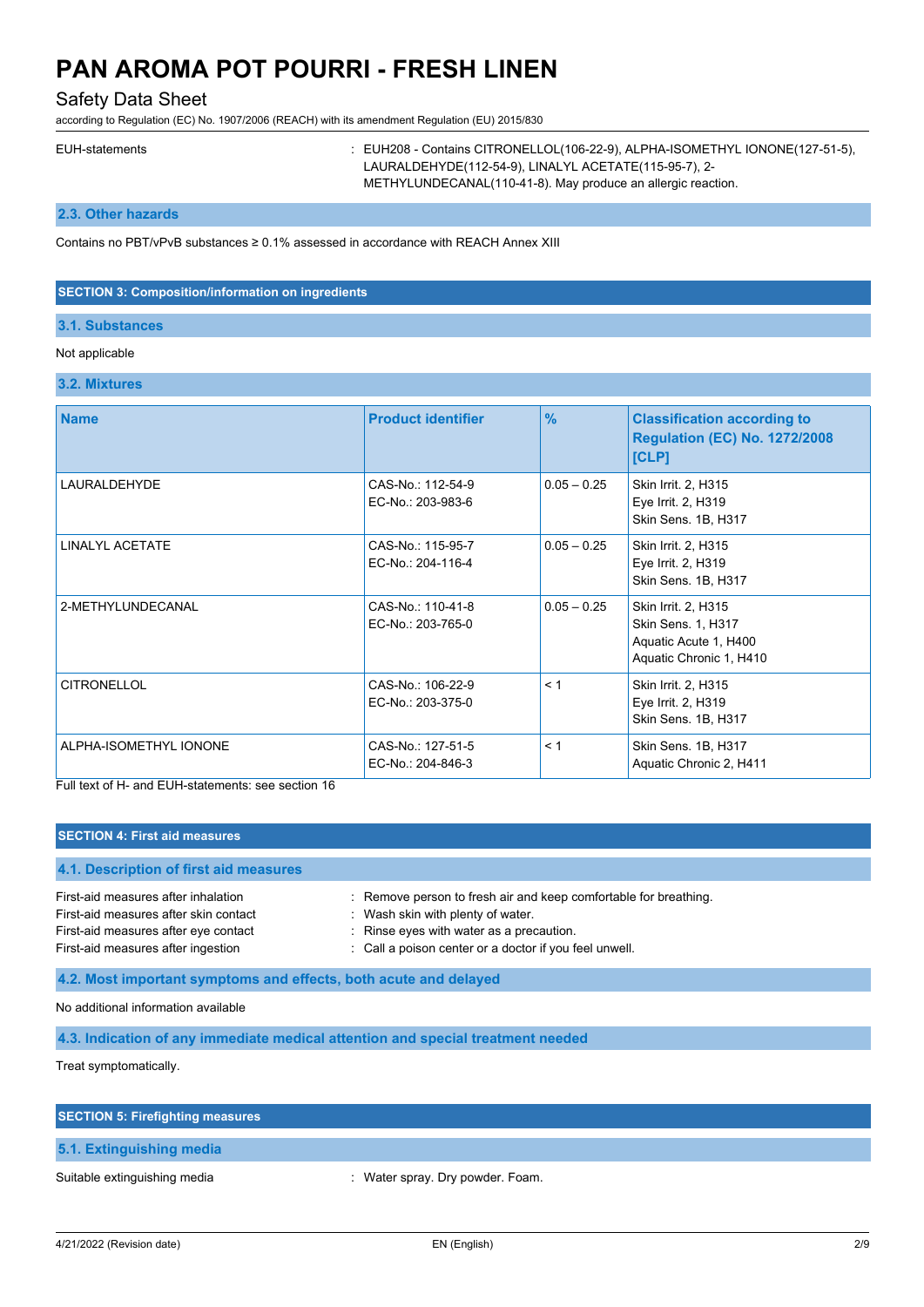# Safety Data Sheet

according to Regulation (EC) No. 1907/2006 (REACH) with its amendment Regulation (EU) 2015/830

| 5.2. Special hazards arising from the substance or mixture |                                                                                                                                             |  |
|------------------------------------------------------------|---------------------------------------------------------------------------------------------------------------------------------------------|--|
| Hazardous decomposition products in case of fire           | : Toxic fumes may be released.                                                                                                              |  |
| 5.3. Advice for firefighters                               |                                                                                                                                             |  |
| Protection during firefighting                             | : Do not attempt to take action without suitable protective equipment. Self-contained<br>breathing apparatus. Complete protective clothing. |  |

| <b>SECTION 6: Accidental release measures</b>                            |                                                                                                                                                                |  |  |
|--------------------------------------------------------------------------|----------------------------------------------------------------------------------------------------------------------------------------------------------------|--|--|
| 6.1. Personal precautions, protective equipment and emergency procedures |                                                                                                                                                                |  |  |
| 6.1.1. For non-emergency personnel                                       |                                                                                                                                                                |  |  |
| Emergency procedures                                                     | : Ventilate spillage area.                                                                                                                                     |  |  |
| 6.1.2. For emergency responders                                          |                                                                                                                                                                |  |  |
| Protective equipment                                                     | : Do not attempt to take action without suitable protective equipment. For further information<br>refer to section 8: "Exposure controls/personal protection". |  |  |
| <b>6.2. Environmental precautions</b>                                    |                                                                                                                                                                |  |  |
| Avoid release to the environment.                                        |                                                                                                                                                                |  |  |
| 6.3. Methods and material for containment and cleaning up                |                                                                                                                                                                |  |  |
| Methods for cleaning up<br>Other information                             | : Mechanically recover the product.<br>: Dispose of materials or solid residues at an authorized site.                                                         |  |  |
| 6.4. Reference to other sections                                         |                                                                                                                                                                |  |  |
|                                                                          |                                                                                                                                                                |  |  |

For further information refer to section 13.

| <b>SECTION 7: Handling and storage</b>                            |                                                                                                                                                                                              |  |  |
|-------------------------------------------------------------------|----------------------------------------------------------------------------------------------------------------------------------------------------------------------------------------------|--|--|
| 7.1. Precautions for safe handling                                |                                                                                                                                                                                              |  |  |
| Precautions for safe handling<br>Hygiene measures                 | : Ensure good ventilation of the work station. Wear personal protective equipment.<br>: Do not eat, drink or smoke when using this product. Always wash hands after handling the<br>product. |  |  |
| 7.2. Conditions for safe storage, including any incompatibilities |                                                                                                                                                                                              |  |  |
| Storage conditions                                                | Store in a well-ventilated place. Keep cool.                                                                                                                                                 |  |  |

**7.3. Specific end use(s)**

No additional information available

## **SECTION 8: Exposure controls/personal protection**

**8.1. Control parameters**

**8.1.1 National occupational exposure and biological limit values**

No additional information available

#### **8.1.2. Recommended monitoring procedures**

No additional information available

#### **8.1.3. Air contaminants formed**

No additional information available

#### **8.1.4. DNEL and PNEC**

No additional information available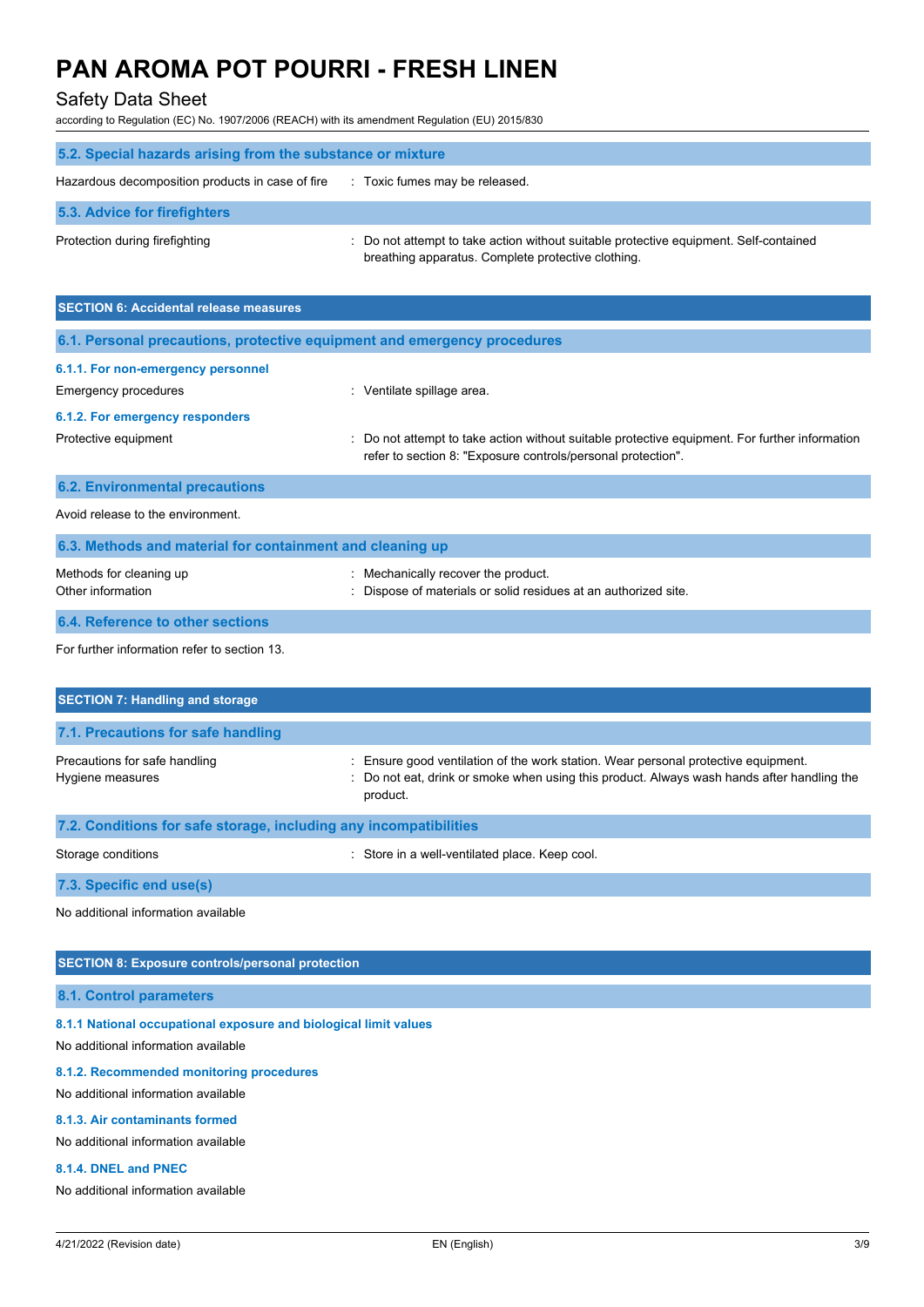## Safety Data Sheet

according to Regulation (EC) No. 1907/2006 (REACH) with its amendment Regulation (EU) 2015/830

#### **8.1.5. Control banding**

No additional information available

### **8.2. Exposure controls**

### **8.2.1. Appropriate engineering controls**

#### **Appropriate engineering controls:**

Ensure good ventilation of the work station.

#### **8.2.2. Personal protection equipment**

#### **Personal protective equipment symbol(s):**



#### **8.2.2.1. Eye and face protection**

**Eye protection:** Safety glasses

#### **8.2.2.2. Skin protection**

**Skin and body protection:** Wear suitable protective clothing

**Hand protection:** Protective gloves

**8.2.2.3. Respiratory protection**

#### **Respiratory protection:** In case of insufficient ventilation, wear suitable respiratory equipment

#### **8.2.2.4. Thermal hazards**

No additional information available

**8.2.3. Environmental exposure controls**

## **Environmental exposure controls:**

Avoid release to the environment.

### **SECTION 9: Physical and chemical properties**

### **9.1. Information on basic physical and chemical properties**

| Physical state                                  | Solid             |
|-------------------------------------------------|-------------------|
| Colour                                          | Various colours.  |
| Odour                                           | Fresh.            |
| Odour threshold                                 | No data available |
| рH                                              | No data available |
| Relative evaporation rate (butylacetate=1)      | No data available |
| Melting point                                   | No data available |
| Freezing point                                  | Not applicable    |
| Boiling point                                   | No data available |
| Flash point                                     | Not applicable    |
| Auto-ignition temperature                       | Not applicable    |
| Decomposition temperature                       | No data available |
| Flammability (solid, gas)                       | Non flammable.    |
| Vapour pressure                                 | No data available |
| Relative vapour density at 20 °C                | No data available |
| Relative density                                | No data available |
| Solubility                                      | No data available |
| Partition coefficient n-octanol/water (Log Pow) | No data available |
| Viscosity, kinematic                            | Not applicable    |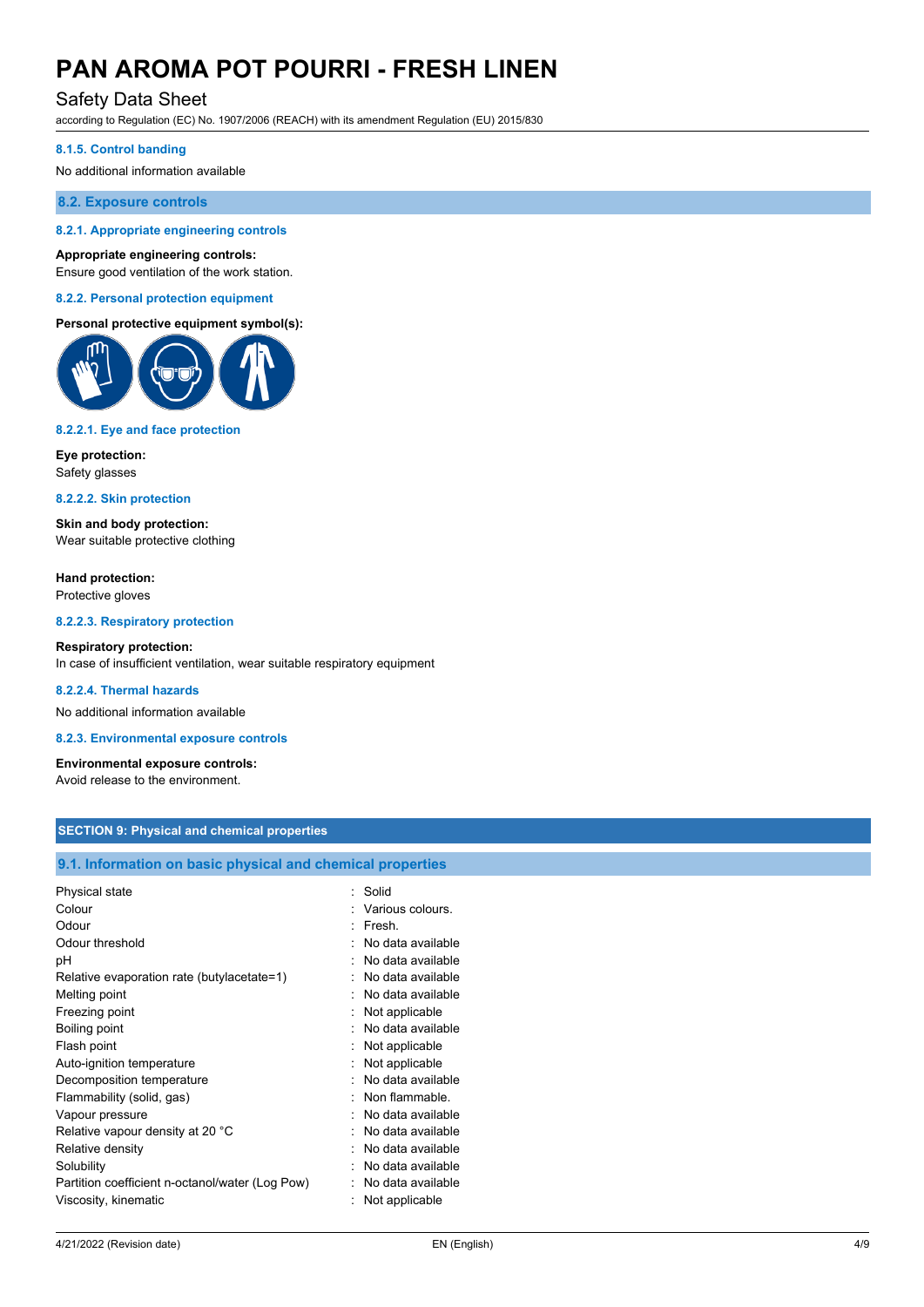## Safety Data Sheet

according to Regulation (EC) No. 1907/2006 (REACH) with its amendment Regulation (EU) 2015/830

| Viscosity, dynamic   | : No data available         |
|----------------------|-----------------------------|
| Explosive properties | : No data available         |
| Oxidising properties | : No data available         |
| Explosive limits     | $\therefore$ Not applicable |
|                      |                             |

**9.2. Other information**

No additional information available

#### **SECTION 10: Stability and reactivity**

#### **10.1. Reactivity**

The product is non-reactive under normal conditions of use, storage and transport.

**10.2. Chemical stability**

Stable under normal conditions.

**10.3. Possibility of hazardous reactions**

No dangerous reactions known under normal conditions of use.

**10.4. Conditions to avoid**

None under recommended storage and handling conditions (see section 7).

**10.5. Incompatible materials**

No additional information available

**10.6. Hazardous decomposition products**

Under normal conditions of storage and use, hazardous decomposition products should not be produced.

| <b>SECTION 11: Toxicological information</b>                                                 |                                                    |  |
|----------------------------------------------------------------------------------------------|----------------------------------------------------|--|
| 11.1 Information on toxicological effects                                                    |                                                    |  |
| Acute toxicity (oral)<br>$\bullet$<br>Acute toxicity (dermal)<br>Acute toxicity (inhalation) | Not classified<br>Not classified<br>Not classified |  |
| 2-METHYLUNDECANAL (110-41-8)                                                                 |                                                    |  |
| LD50 oral rat                                                                                | > 5000 mg/kg                                       |  |
| LD50 dermal                                                                                  | > 10000 ml/kg                                      |  |
| Skin corrosion/irritation                                                                    | : Not classified                                   |  |
| Serious eye damage/irritation<br>$\sim$                                                      | Not classified                                     |  |
| Respiratory or skin sensitisation                                                            | Not classified                                     |  |
| Germ cell mutagenicity                                                                       | Not classified                                     |  |
| Carcinogenicity<br>$\bullet$                                                                 | Not classified                                     |  |
| Reproductive toxicity                                                                        | Not classified                                     |  |
| STOT-single exposure                                                                         | Not classified                                     |  |
| STOT-repeated exposure                                                                       | Not classified                                     |  |
| Aspiration hazard<br>$\bullet$                                                               | Not classified                                     |  |
| <b>PAN AROMA POT POURRI - FRESH LINEN</b>                                                    |                                                    |  |
| Viscosity, kinematic                                                                         | Not applicable                                     |  |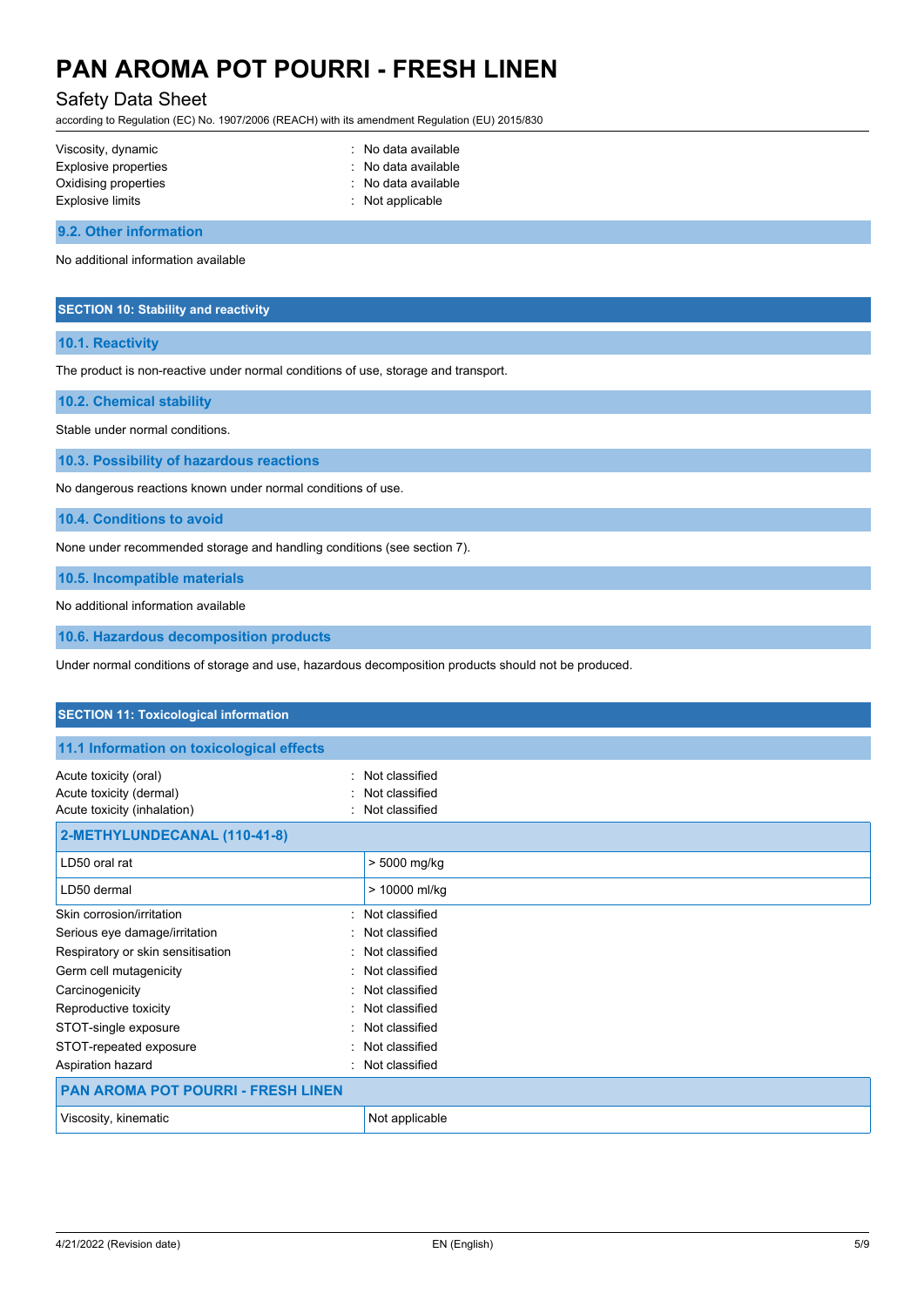# Safety Data Sheet

according to Regulation (EC) No. 1907/2006 (REACH) with its amendment Regulation (EU) 2015/830

| <b>SECTION 12: Ecological information</b>                                                                                                                                  |                                                                                                                                                                |
|----------------------------------------------------------------------------------------------------------------------------------------------------------------------------|----------------------------------------------------------------------------------------------------------------------------------------------------------------|
| 12.1. Toxicity                                                                                                                                                             |                                                                                                                                                                |
| Ecology - general<br>Hazardous to the aquatic environment, short-term<br>(acute)<br>Hazardous to the aquatic environment, long-term<br>(chronic)<br>Not rapidly degradable | The product is not considered harmful to aquatic organisms nor to cause long-term adverse<br>effects in the environment.<br>Not classified<br>: Not classified |
| 2-METHYLUNDECANAL (110-41-8)                                                                                                                                               |                                                                                                                                                                |
| LC50 - Fish [1]                                                                                                                                                            | 0.35 mg/l                                                                                                                                                      |
| EC50 - Other aquatic organisms [1]                                                                                                                                         | $> 0.053$ mg/l                                                                                                                                                 |
| 12.2. Persistence and degradability                                                                                                                                        |                                                                                                                                                                |
| No additional information available                                                                                                                                        |                                                                                                                                                                |
| 12.3. Bioaccumulative potential                                                                                                                                            |                                                                                                                                                                |
| No additional information available                                                                                                                                        |                                                                                                                                                                |
| 12.4. Mobility in soil                                                                                                                                                     |                                                                                                                                                                |
| No additional information available                                                                                                                                        |                                                                                                                                                                |
| 12.5. Results of PBT and vPvB assessment                                                                                                                                   |                                                                                                                                                                |
| No additional information available                                                                                                                                        |                                                                                                                                                                |
| 12.6. Other adverse effects                                                                                                                                                |                                                                                                                                                                |
| No additional information available                                                                                                                                        |                                                                                                                                                                |
| <b>SECTION 13: Disposal considerations</b>                                                                                                                                 |                                                                                                                                                                |

**13.1. Waste treatment methods**

Waste treatment methods : Dispose of contents/container in accordance with licensed collector's sorting instructions.

## **SECTION 14: Transport information**

| In accordance with ADR / IMDG / IATA / ADN / RID |               |               |               |               |
|--------------------------------------------------|---------------|---------------|---------------|---------------|
| <b>ADR</b>                                       | <b>IMDG</b>   | <b>IATA</b>   | <b>ADN</b>    | <b>RID</b>    |
| 14.1. UN number                                  |               |               |               |               |
| Not regulated                                    | Not regulated | Not regulated | Not regulated | Not regulated |
| 14.2. UN proper shipping name                    |               |               |               |               |
| Not regulated                                    | Not regulated | Not regulated | Not regulated | Not regulated |
| 14.3. Transport hazard class(es)                 |               |               |               |               |
| Not regulated                                    | Not regulated | Not regulated | Not regulated | Not regulated |
| 14.4. Packing group                              |               |               |               |               |
| Not regulated                                    | Not regulated | Not regulated | Not regulated | Not regulated |
| <b>14.5. Environmental hazards</b>               |               |               |               |               |
| Not regulated                                    | Not regulated | Not regulated | Not regulated | Not regulated |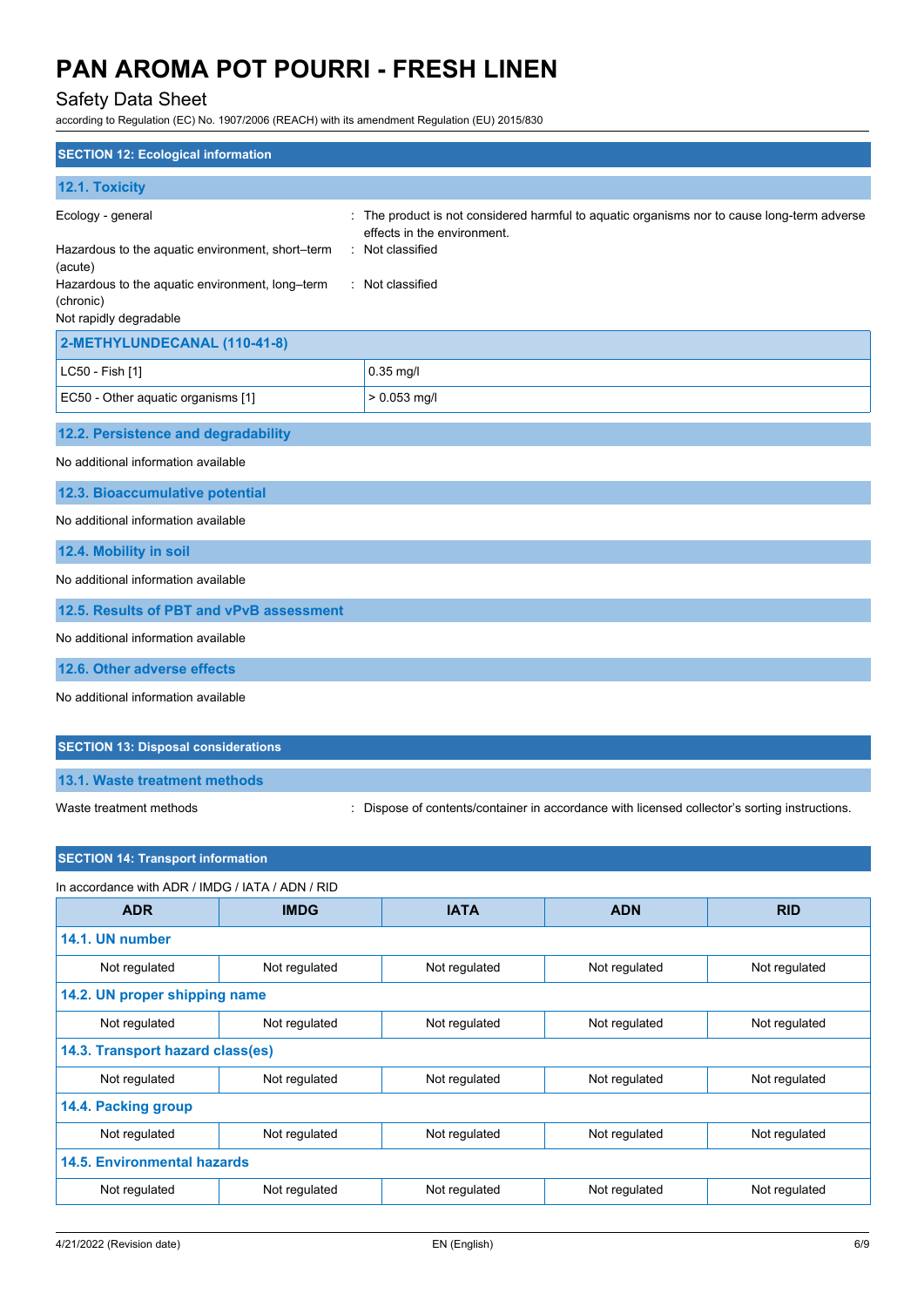## Safety Data Sheet

according to Regulation (EC) No. 1907/2006 (REACH) with its amendment Regulation (EU) 2015/830

| <b>ADR</b>                             | <b>IMDG</b> | <b>IATA</b> | <b>ADN</b> | <b>RID</b> |
|----------------------------------------|-------------|-------------|------------|------------|
| No supplementary information available |             |             |            |            |
| 14.6. Special precautions for user     |             |             |            |            |

#### **Overland transport**

Not regulated

#### **Transport by sea** Not regulated

# **Air transport**

Not regulated

# **Inland waterway transport**

Not regulated

### **Rail transport**

Not regulated

**14.7. Transport in bulk according to Annex II of Marpol and the IBC Code**

Not applicable

## **SECTION 15: Regulatory information**

#### **15.1. Safety, health and environmental regulations/legislation specific for the substance or mixture**

#### **15.1.1. EU-Regulations**

Contains no REACH substances with Annex XVII restrictions

Contains no substance on the REACH candidate list

Contains no REACH Annex XIV substances

Contains no substance subject to Regulation (EU) No 649/2012 of the European Parliament and of the Council of 4 July 2012 concerning the export and import of hazardous chemicals.

Contains no substance subject to Regulation (EU) No 2019/1021 of the European Parliament and of the Council of 20 June 2019 on persistent organic pollutants

Contains no substance subject to REGULATION (EU) No 1005/2009 OF THE EUROPEAN PARLIAMENT AND OF THE COUNCIL of 16 September 2009 on substances that deplete the ozone layer.

Contains no substance subject to Regulation (EU) 2019/1148 of the European Parliament and of the Council of 20 June 2019 on the marketing and use of explosives precursors.

Contains no substance subject to Regulation (EC) 273/2004 of the European Parliament and of the Council of 11 February 2004 on the manufacture and the placing on market of certain substances used in the illicit manufacture of narcotic drugs and psychotropic substances.

#### **15.1.2. National regulations**

#### **Germany**

| <b>Employment restrictions</b><br>Water hazard class (WGK)<br>Hazardous Incident Ordinance (12. BImSchV) | : Observe restrictions according Act on the Protection of Working Mothers (MuSchG)<br>Observe restrictions according Act on the Protection of Young People in Employment<br>(JArbSchG)<br>: WGK 1, Slightly hazardous to water (Classification according to AwSV, Annex 1)<br>: Is not subject of the Hazardous Incident Ordinance (12. BImSchV) |
|----------------------------------------------------------------------------------------------------------|--------------------------------------------------------------------------------------------------------------------------------------------------------------------------------------------------------------------------------------------------------------------------------------------------------------------------------------------------|
| <b>Netherlands</b>                                                                                       |                                                                                                                                                                                                                                                                                                                                                  |
| SZW-lijst van kankerverwekkende stoffen                                                                  | : None of the components are listed                                                                                                                                                                                                                                                                                                              |
| SZW-lijst van mutagene stoffen                                                                           | : None of the components are listed                                                                                                                                                                                                                                                                                                              |
| SZW-lijst van reprotoxische stoffen – Borstvoeding                                                       | : None of the components are listed                                                                                                                                                                                                                                                                                                              |
| SZW-lijst van reprotoxische stoffen -                                                                    | : None of the components are listed                                                                                                                                                                                                                                                                                                              |
| Vruchtbaarheid                                                                                           |                                                                                                                                                                                                                                                                                                                                                  |
| SZW-lijst van reprotoxische stoffen – Ontwikkeling                                                       | : None of the components are listed                                                                                                                                                                                                                                                                                                              |
| Switzerland                                                                                              |                                                                                                                                                                                                                                                                                                                                                  |
| Storage class (LK)                                                                                       | NG - Non-hazardous                                                                                                                                                                                                                                                                                                                               |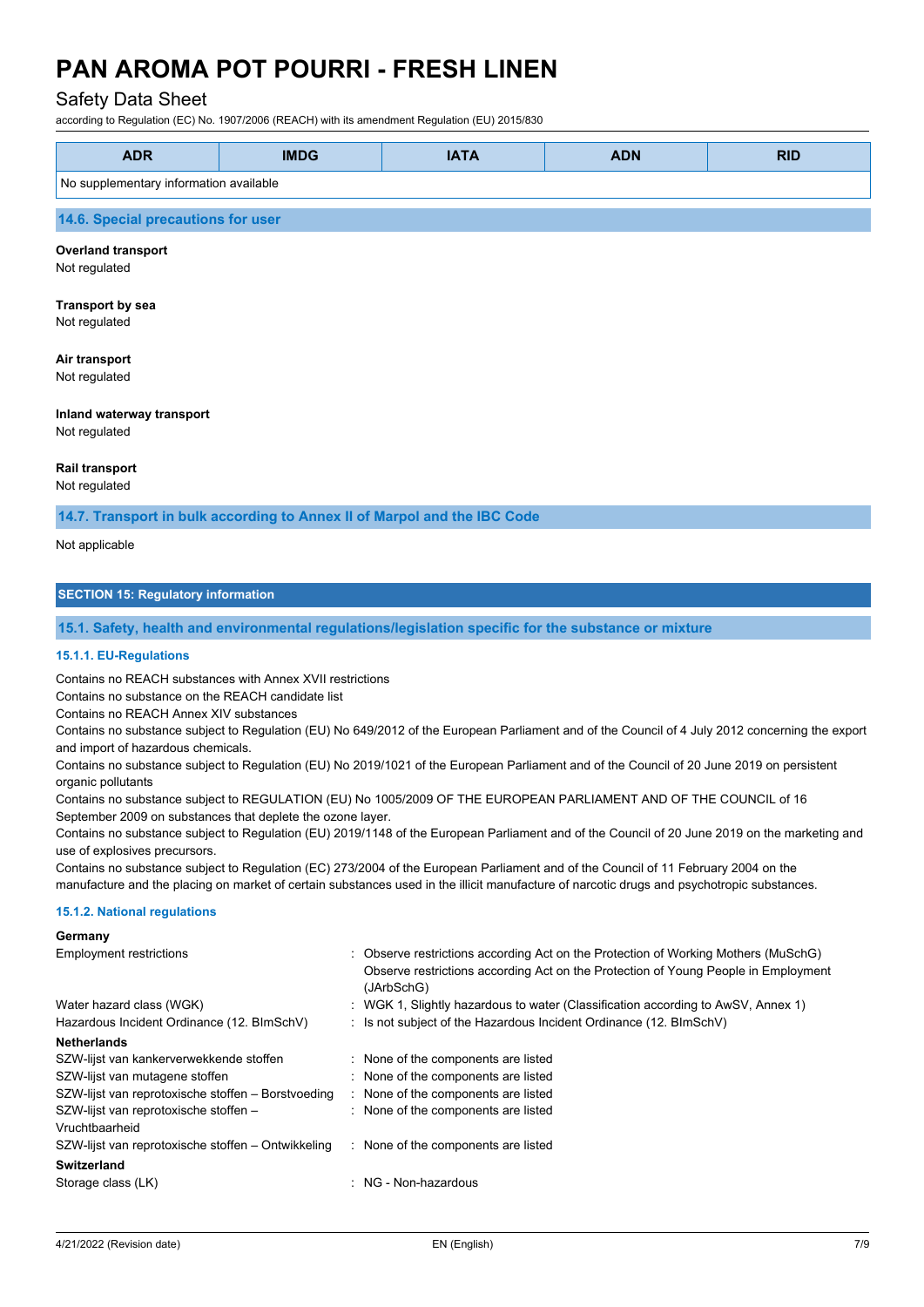# Safety Data Sheet

according to Regulation (EC) No. 1907/2006 (REACH) with its amendment Regulation (EU) 2015/830

# **15.2. Chemical safety assessment**

No chemical safety assessment has been carried out

| <b>SECTION 16: Other information</b> |                                                                                                 |  |  |
|--------------------------------------|-------------------------------------------------------------------------------------------------|--|--|
| <b>Abbreviations and acronyms:</b>   |                                                                                                 |  |  |
| ADN                                  | European Agreement concerning the International Carriage of Dangerous Goods by Inland Waterways |  |  |
| ADR                                  | European Agreement concerning the International Carriage of Dangerous Goods by Road             |  |  |
| <b>ATE</b>                           | <b>Acute Toxicity Estimate</b>                                                                  |  |  |
| <b>BCF</b>                           | <b>Bioconcentration factor</b>                                                                  |  |  |
| <b>BLV</b>                           | Biological limit value                                                                          |  |  |
| <b>BOD</b>                           | Biochemical oxygen demand (BOD)                                                                 |  |  |
| COD                                  | Chemical oxygen demand (COD)                                                                    |  |  |
| <b>DMEL</b>                          | Derived Minimal Effect level                                                                    |  |  |
| <b>DNEL</b>                          | Derived-No Effect Level                                                                         |  |  |
| EC-No.                               | European Community number                                                                       |  |  |
| <b>EC50</b>                          | Median effective concentration                                                                  |  |  |
| EN                                   | European Standard                                                                               |  |  |
| <b>IARC</b>                          | International Agency for Research on Cancer                                                     |  |  |
| <b>IATA</b>                          | International Air Transport Association                                                         |  |  |
| <b>IMDG</b>                          | International Maritime Dangerous Goods                                                          |  |  |
| <b>LC50</b>                          | Median lethal concentration                                                                     |  |  |
| LD50                                 | Median lethal dose                                                                              |  |  |
| <b>LOAEL</b>                         | Lowest Observed Adverse Effect Level                                                            |  |  |
| <b>NOAEC</b>                         | No-Observed Adverse Effect Concentration                                                        |  |  |
| <b>NOAEL</b>                         | No-Observed Adverse Effect Level                                                                |  |  |
| <b>NOEC</b>                          | No-Observed Effect Concentration                                                                |  |  |
| OECD                                 | Organisation for Economic Co-operation and Development                                          |  |  |
| OEL                                  | Occupational Exposure Limit                                                                     |  |  |
| PBT                                  | Persistent Bioaccumulative Toxic                                                                |  |  |
| PNEC                                 | <b>Predicted No-Effect Concentration</b>                                                        |  |  |
| <b>RID</b>                           | Regulations concerning the International Carriage of Dangerous Goods by Rail                    |  |  |
| <b>SDS</b>                           | Safety Data Sheet                                                                               |  |  |
| <b>STP</b>                           | Sewage treatment plant                                                                          |  |  |
| ThOD                                 | Theoretical oxygen demand (ThOD)                                                                |  |  |
| <b>TLM</b>                           | Median Tolerance Limit                                                                          |  |  |
| VOC                                  | Volatile Organic Compounds                                                                      |  |  |
| CAS-No.                              | Chemical Abstract Service number                                                                |  |  |
| N.O.S.                               | Not Otherwise Specified                                                                         |  |  |
| vPvB                                 | Very Persistent and Very Bioaccumulative                                                        |  |  |
| ED                                   | Endocrine disrupting properties                                                                 |  |  |
|                                      |                                                                                                 |  |  |